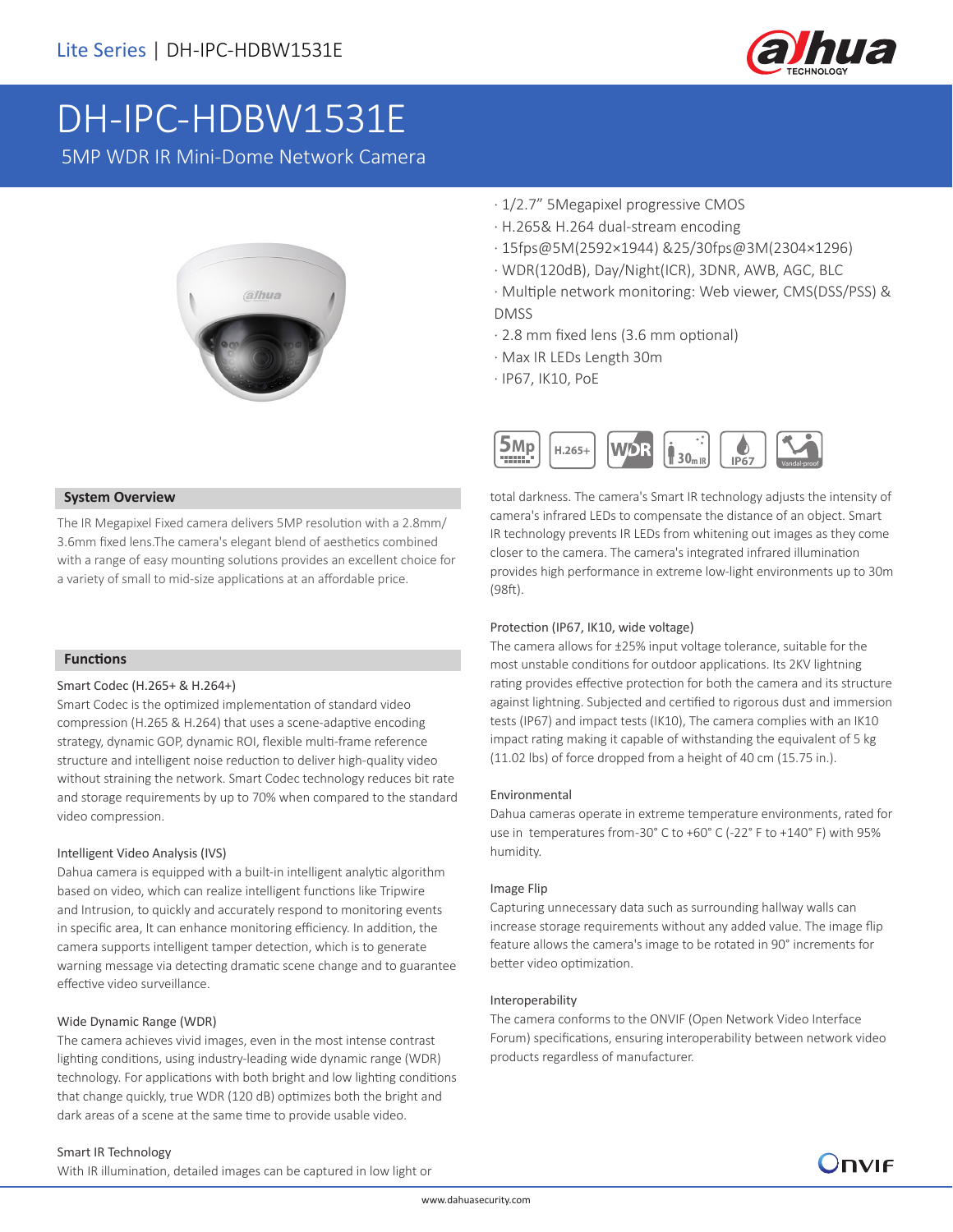# Lite Series | DH-IPC-HDBW1531E

| <b>Technical Specification</b>  |          |                                                                                           |           |           |          |
|---------------------------------|----------|-------------------------------------------------------------------------------------------|-----------|-----------|----------|
| Camera                          |          |                                                                                           |           |           |          |
| Image Sensor                    |          | 1/2.7" 5Megapixel progresive CMOS                                                         |           |           |          |
| <b>Effective Pixels</b>         |          | 2592(H)x1944(V)                                                                           |           |           |          |
| RAM/ROM                         |          | 512MB/32MB                                                                                |           |           |          |
| <b>Scanning System</b>          |          | Progressive                                                                               |           |           |          |
| <b>Electronic Shutter Speed</b> |          | Auto/Manual, 1/3~1/100000s                                                                |           |           |          |
| Minimum Illumination            |          | 0.03Lux/F2.0( Color, 1/3s, 30IRE)<br>0.3Lux/2.0( Color, 1/30s, 30IRE)<br>OLux/F2.0(IR on) |           |           |          |
| S/N Ratio                       |          | More than 50dB                                                                            |           |           |          |
| IR Distance                     |          | Distance up to 30m(98ft)                                                                  |           |           |          |
| IR On/Off Control               |          | Auto/ Manual                                                                              |           |           |          |
| <b>IR LEDS</b>                  |          | 24                                                                                        |           |           |          |
| Lens                            |          |                                                                                           |           |           |          |
| Lens Type                       |          | Fixed                                                                                     |           |           |          |
| Mount Type                      |          | Board-in                                                                                  |           |           |          |
| <b>Focal Length</b>             |          | 2.8mm (3.6mm optional)                                                                    |           |           |          |
| Max. Aperture                   |          | F2.0/F2.0                                                                                 |           |           |          |
| Angle of View                   |          | H:96°/78°, V:70°/58°                                                                      |           |           |          |
| <b>Focus Control</b>            |          | Fixed                                                                                     |           |           |          |
| <b>Close Focus Distance</b>     |          | N/A                                                                                       |           |           |          |
| <b>DORI Distance</b>            | Lens     | Detect                                                                                    | Observe   | Recognize | Identify |
|                                 | $2.8$ mm | 63(207ft)                                                                                 | 25(82ft)  | 13(43ft)  | 6(20 ft) |
|                                 | 3.6 mm   | 80(262ft)                                                                                 | 32(105ft) | 16(52ft)  | 8(26ft)  |
| PTZ                             |          |                                                                                           |           |           |          |
| Pan/Tilt Range                  |          | Pan:0° ~355°; Tilt:0° ~65°; Rotation:0° ~355°                                             |           |           |          |
| Intelligence                    |          |                                                                                           |           |           |          |

| <b>Event Trigger</b>        | Motion detection, Video tampering, Scene<br>changing, Network disconnection, Ip address<br>conflict, Illegal access, Storage anomaly                  |
|-----------------------------|-------------------------------------------------------------------------------------------------------------------------------------------------------|
| <b>IVS</b>                  | Tripwire, Intrusion                                                                                                                                   |
| Video                       |                                                                                                                                                       |
| Compression                 | H.265/H.264H/MJPEG(Sub Stream)                                                                                                                        |
| Smart Codec                 | Support H.265+/H.264+                                                                                                                                 |
| <b>Streaming Capability</b> | 2 Streams                                                                                                                                             |
| Resolution                  | 5M(2592×1944)/4M(2688x1520)/3M(2304×1296/2<br>048x1536)/1080P(1920×1080)/720P(1280×720)/<br>D1(704×576/704×480)/VGA(640×480)/<br>CIF(352×288/352×240) |
| Frame Rate                  | Main Strwam: $5M(1 \approx 15$ fps)/ $3M(1 \approx 25/30$ fps)                                                                                        |
|                             | Sub Stream: $D1(1 \approx 25/30$ fps)                                                                                                                 |
| <b>Bit Rate Control</b>     | CBR/VBR                                                                                                                                               |
|                             |                                                                                                                                                       |

| <b>Bit Rate</b>                         | H.265: 12K ~ 8448Kbps<br>H.264: 32K ~ 10240Kbps                                                                                            |
|-----------------------------------------|--------------------------------------------------------------------------------------------------------------------------------------------|
| Day/Night                               | Auto(ICR) / Color / B/W                                                                                                                    |
| <b>BLC Mode</b>                         | BLC / HLC / WDR(120dB)                                                                                                                     |
| <b>White Balance</b>                    | Auto/Natural/Street Lamp/Outdoor/Manual                                                                                                    |
| Gain Control                            | Auto/Manual                                                                                                                                |
| Noise Reduction                         | 3D DNR                                                                                                                                     |
| <b>Motion Detection</b>                 | Off / On (4 Zone, Rectangle)                                                                                                               |
| Region of Interest                      | Off / On (4 Zone)                                                                                                                          |
| Electronic Image Stabilization<br>(EIS) | N/A                                                                                                                                        |
| Smart IR                                | Support                                                                                                                                    |
| Digital Zoom                            | 16x                                                                                                                                        |
| Flip                                    | 0°/90°/180°/270°                                                                                                                           |
| Mirror                                  | Off/On                                                                                                                                     |
| <b>Privacy Masking</b>                  | Off / On (4 Area, Rectangle)                                                                                                               |
| Audio                                   |                                                                                                                                            |
| Compression                             | N/A                                                                                                                                        |
| Network                                 |                                                                                                                                            |
| Ethernet                                | RJ-45 (10/100Base-T)                                                                                                                       |
| Protocol                                | HTTP;HTTPS;TCP;ARP;RTSP;RTP;RTCP;UDP;SMTP;<br>FTP;DHCP;DNS;DDNS;PPPoE;IPV4/V6;QoS;UPnP;<br>NTP;Bonjour;IEEE 802.1X;Multicast;ICMP;IGMP;TLS |
| Interoperability                        | ONVIF Profile S&G, API                                                                                                                     |
| <b>Streaming Method</b>                 | Unicast / Multicast                                                                                                                        |
| Max. User Access                        | 10 Users / 20 Users                                                                                                                        |
| Edge Storage                            | <b>NAS</b><br>Local PC for instant recording                                                                                               |
| Web Viewer                              | IE, Chrome, Firefox, Safari                                                                                                                |
| Management Software                     | Smart PSS, DSS, DMSS                                                                                                                       |
| Smart Phone                             | IOS, Android                                                                                                                               |
| Certifications                          |                                                                                                                                            |
| Certifications                          | CE (EN 60950:2000)<br>UL:UL60950-1<br>FCC: FCC Part 15 Subpart B                                                                           |
| Interface                               |                                                                                                                                            |
| Video Interface                         | N/A                                                                                                                                        |
| Audio Interface                         | N/A                                                                                                                                        |
| <b>RS485</b>                            | N/A                                                                                                                                        |
| Alarm                                   | N/A                                                                                                                                        |
| Electrical                              |                                                                                                                                            |
| Power Supply                            | DC12V, PoE(IEEE 802.3af)(Class 0)                                                                                                          |
| Power Consumption                       | <6W                                                                                                                                        |